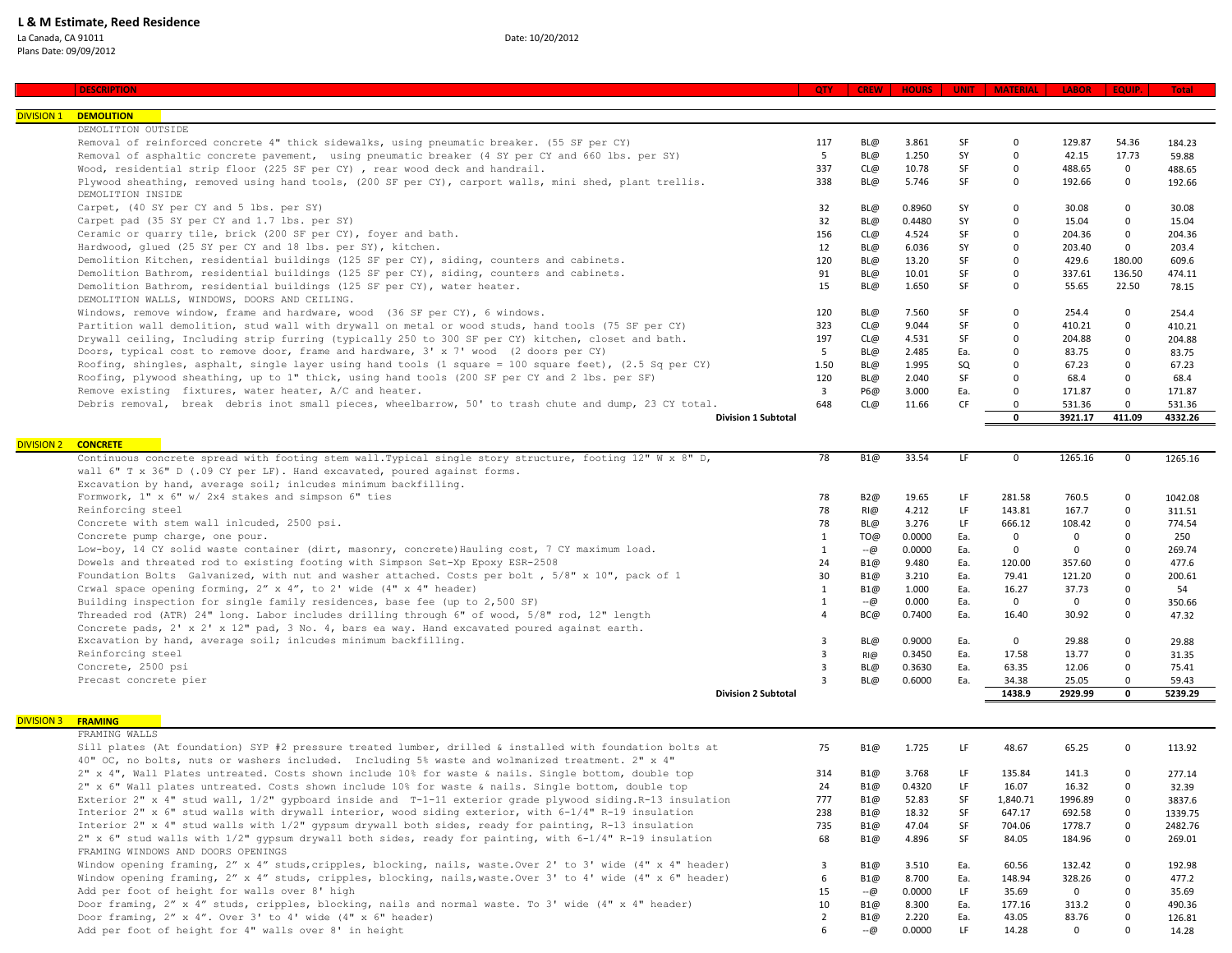| FRAMING FLOOR                                                                                                                                                                    |                            |                         |     |        |     |          |          |              |                   |
|----------------------------------------------------------------------------------------------------------------------------------------------------------------------------------|----------------------------|-------------------------|-----|--------|-----|----------|----------|--------------|-------------------|
| 2" x 6" joists, floor framing and 3/4" plywood subfloor with subflooring and R-19 insulation.                                                                                    |                            | 429                     | B1@ | 18.01  | SF  | 954.44   | 682.11   | 0            | 1636.55           |
| 2" x 12", floor joists and blocking, including RIM joists and 6% waste, per LF of joist                                                                                          |                            | 75                      | C8@ | 1.575  | LF  | 112.79   | 81.75    | $\mathbf 0$  | 194.54            |
| 2" x 4", 10' high stud walls, including plates, blocking, headers, 16" OC, CRIPPLE wall for (e) footings                                                                         |                            | 35                      | C8@ | 0.7350 | SF  | 23.07    | 38.15    | $\mathbf 0$  | 61.22             |
| 3" x 5" connector (A35 or A35F) Floor Simpson (A34 and A35), 18 gauge, galvanized, no nails included                                                                             |                            | 16                      | BC@ | 0.4800 | Ea. | 9.06     | 20       | $\mathbf 0$  | 29.06             |
| 4" x 6" Girders Standard and better lumber, first floor work, including 7% waste.                                                                                                |                            | 28                      | B1@ | 0.9520 | LF. | 43.84    | 35.84    | $\mathbf 0$  | 79.68             |
| 4" x 4" (PC44) Post caps and end post caps (PC), 12 gauge, galvanized. Beam size x post size                                                                                     |                            | $\overline{3}$          | BC@ | 0.1560 | Ea. | 71.69    | 6.51     | $\mathbf 0$  | 78.2              |
| HD2A Hold downs (HD), including typical nuts, bolts and washers for studs (equivalent HDU2)                                                                                      |                            | 6                       | BC@ | 1.860  | Ea. | 50.74    | 77.7     | $\mathbf 0$  | 128.44            |
| Threaded rod (ATR) 24" long. Labor includes drilling through 6" of wood, 5/8" rod, 12" length                                                                                    |                            | 6                       | BC@ | 1.110  | Ea. | 24.60    | 46.38    | $\mathbf 0$  | 70.98             |
| Hold down brackets (one per anchor bolt) $24-1/8$ " x 10" x 6-1/4" (STHD14)                                                                                                      |                            | $\overline{2}$          | B1@ | 0.3300 | Ea  | 38.73    | 12.46    | $\mathbf 0$  | 51.19             |
| Posts, #1 structural, 4" x 4"                                                                                                                                                    |                            | 64                      | C8@ | 7.040  | LF  | 67.24    | 365.44   | $\mathbf 0$  | 432.68            |
| STAIRS                                                                                                                                                                           |                            |                         |     |        |     |          |          |              |                   |
| Job-built stairways 3 stringers cut from 2" x 12" Douglas fir material, treads and risers from 3/4" CDX                                                                          |                            | 19                      | B1@ | 11.78  | Ea. | 290.32   | 444.41   | $\mathbf{0}$ | 734.73            |
| plywood. Cost per 7-1/2" rise, 36" wide (adjusted to 3'-6" +16%) Straight run, 8'0" to 10'0" rise, per riser                                                                     |                            |                         |     |        |     |          |          |              |                   |
| Job-built stairway landings, from 2" x 6" Douglas fir and 3/4" CDX plywood or 3/4" OSB, surfaced, per                                                                            |                            | 15                      | B1@ | 4.050  | SF  | 43.26    | 152.85   | $\mathbf 0$  | 196.11            |
| SF of landing surface, plywood                                                                                                                                                   |                            |                         |     |        |     |          |          |              |                   |
| Bituthene waterproofing membrane, dampproofing Iron compound, internal coating, 2 coats                                                                                          |                            | 120                     | CL@ | 1.440  | SF  | 234.84   | 64.80    | $\mathbf 0$  | 299.64            |
| ROOF-DECK                                                                                                                                                                        |                            |                         |     |        |     |          |          |              |                   |
| Rafters 2" x 12" Flat, shed, or gable roofs, up to 5 in 12 slope (5/24 pitch), maximum 25' span. 16" oc                                                                          |                            | 510                     | B1@ | 17.85  | SF  | 688.14   | 673.2    | $\mathbf 0$  | 1361.34           |
| 1/2" Plywood sheathing                                                                                                                                                           |                            | 510                     | B1@ | 6.120  | SF  | 325.69   | 229.50   | $\mathbf 0$  | 555.19            |
| Joist solid blocking, 2" x 12". Joists on 16" centers. Installed between 2" x 6" thru 2" x 12" joists.                                                                           |                            | 40                      | B1@ | 2.280  | Ea. | 80.34    | 86       | $\mathsf 0$  | 166.34            |
| Beams, including 10% waste, 6" x 12"                                                                                                                                             |                            | 26                      | B1@ | 2.990  | LF. | 215.85   | 112.84   | $\mathbf 0$  | 328.69            |
| Beams, including 10% waste, 4" x 12"                                                                                                                                             |                            | 73                      | B1@ | 8.176  | LF  | 291.74   | 308.79   | $\mathbf 0$  | 600.53            |
| Hold downs HD2A. (equivalent HDU2), including typical nuts, bolts and washers for studs.                                                                                         |                            | 5                       | BC@ | 1.550  | Ea. | 42.28    | 64.75    | $\mathbf 0$  | 107.03            |
| Hold down brackets (one per anchor bolt to distribute pull-out forces, $24-1/8$ " x 10" x 6-1/4" (STHD14)                                                                        |                            | $\overline{\mathbf{3}}$ | B1@ | 0.4950 | Ea. | 58.09    | 18.69    | $\mathbf 0$  | 76.78             |
| Post caps and end post caps, 12 gauge, 4" x 4" (PC44)                                                                                                                            |                            | $\mathbf{1}$            | BC@ | 0.0520 | Ea. | 23.90    | 2.17     | $\mathsf 0$  | 26.07             |
| Posts, #1 structural, wood and composites, 4" x 4"                                                                                                                               |                            | 32                      | C8@ | 3.520  | LF. | 33.62    | 182.72   | $\mathsf 0$  | 216.34            |
| 2" x 12", Ledger strips, including 10% waste.                                                                                                                                    |                            | 28                      | B1@ | 0.8400 | LF  | 40.09    | 31.64    | $\mathbf 0$  | 71.73             |
| Purlin hangers, 4" x 4" (HU44)                                                                                                                                                   |                            | 22                      | BC@ | 1.144  | Ea. | 113.53   | 47.74    | $\mathbf 0$  | 161.27            |
| Beams, header 4x6, including 10% waste, 4" x 6"                                                                                                                                  |                            | 19                      | B1@ | 1.083  | LF. | 30.53    | 40.85    | $\mathbf 0$  | 71.38             |
| Encapsulated fiberglass roll insulation, coverage allows x framing 10-1/4" (R-30) batts, 16" or 24" OC                                                                           |                            | 482                     | BC@ | 2.892  | SF  | 466.67   | 120.5    | $\mathbf 0$  | 587.17            |
| Bituthene waterproofing membrane, Dampproofing. Iron compound, internal coating, 2 coats                                                                                         |                            | 482                     | CL@ | 5.784  | SF  | 943.27   | 260.28   | $\mathbf 0$  | 1203.55           |
| 3" x 5" connector (A35 or A35F) Roof                                                                                                                                             |                            | 27                      | BC@ | 0.8100 | Ea. | 15.30    | 33.75    | $\mathbf 0$  | 49.05             |
| Twist straps, 16 gauge at ea. stud 21-5/8" (TS22) (Called for CS16 @ 38" long, adjusted x 1.7)                                                                                   |                            | 78                      | BC@ | 21.91  | Ea. | 322.92   | 915.72   | $\mathbf{0}$ | 1238.64           |
| ROOF LAUNDRY                                                                                                                                                                     |                            |                         |     |        |     |          |          |              |                   |
| Flat roof assembly, 2" x 12" joists at 16" OC w/ plywood sheating, including blocking, ripped strips and                                                                         |                            | 0.50                    | B1@ | 2.500  | SQ  | 116.91   | 94.35    | $\mathbf{0}$ | 211.26            |
| normal waste. 3 ply asphalt consisting of 2 plies of 15 lb. felt hot mopped with a 90 lb. mineral-coated.                                                                        |                            |                         |     |        |     |          |          |              |                   |
| Encapsulated fiberglass roll insulation, coverage allows x framing10-1/4" (R-30) batts, 16" or 24" OC                                                                            |                            | 40                      | BC@ | 0.2400 | SF  | 38.73    | 10       | $\mathbf 0$  | 48.73             |
| FASCIA                                                                                                                                                                           |                            |                         |     |        |     |          |          |              |                   |
| Fascia, 1" x 6", all roof, includes 10% waste, white wood fascia                                                                                                                 |                            | 59                      | B1@ | 2.596  | LF  | 60.77    | 97.94    | $\mathbf 0$  | 158.71            |
| PORCH COLUMN                                                                                                                                                                     |                            |                         |     |        |     |          |          |              |                   |
| Column at foyer post, wood pine, 6" x 6"<br>SKYLIGHT                                                                                                                             |                            | 1                       | B1@ | 2.000  | Ea. | 140.08   | 75.46    | $\mathbf 0$  | 215.54            |
| Skylight bench, 8' by 7'-2", Total framing, second floor of a two-story residence                                                                                                |                            | 105                     | B1@ | 20.05  | SF  | 377.44   | 757.05   | $\mathbf 0$  |                   |
| Curb mounted fixed skylight, Velux model FCM™ 46-1/2" x 46-1/2", #4646                                                                                                           |                            | 1                       | B1@ | 3.140  | Ea. | 336.81   | 118.5    | $\mathbf 0$  | 1134.49<br>455.31 |
| PERGOLA, 7' BY 9'                                                                                                                                                                |                            |                         |     |        |     |          |          |              |                   |
| 2" x 6", Std & Btr grade                                                                                                                                                         |                            |                         |     |        |     |          |          |              |                   |
| Deck cove16" centers (.88 BF per SF)                                                                                                                                             |                            | 104                     | B1@ | 2.080  | SF  | 55.70    | 79.04    | $\mathbf 0$  | 134.74            |
| Add for deck posts                                                                                                                                                               |                            |                         |     |        |     |          |          |              |                   |
| Posts 6" x 6", structural                                                                                                                                                        |                            | 37                      | C8@ | 5.365  | LF. | 153.58   | 278.61   | $\mathbf 0$  | 432.19            |
| Beams and girders                                                                                                                                                                |                            |                         |     |        |     |          |          |              |                   |
| 6" x 8" to 6" x 12"                                                                                                                                                              |                            | 39                      | C8@ | 4.485  | LF  | 323.77   | 232.83   | $\mathbf 0$  | 556.6             |
|                                                                                                                                                                                  | <b>Division 3 Subtotal</b> |                         |     |        |     | 11216.62 | 12634.96 | $\mathbf 0$  | 23851.58          |
|                                                                                                                                                                                  |                            |                         |     |        |     |          |          |              |                   |
| <b>DOOR AND WINDOW INSTALLATION</b>                                                                                                                                              |                            |                         |     |        |     |          |          |              |                   |
| DOOR INSTALLATION                                                                                                                                                                |                            |                         |     |        |     |          |          |              |                   |
| 3'-6 x 6'-8, Front entry door. TM Cobb Pre-Hung Exterior (C-82) Jamb, hinges, threshold and                                                                                      |                            | 1                       | BC@ | 2.000  | Ea. | 710.29   | 83.54    | $\mathbf 0$  | 793.83            |
| trim already assembled, hanging the door in an existing framed opening.                                                                                                          |                            |                         |     |        |     |          |          |              |                   |
| 2'-6 x 6'-8, Bedroom # 1 door. TM Cobb Pre-Hung Interior (F-82), Jamb, hinges, threshold and                                                                                     |                            | 1                       | BC@ | 1.500  | Ea. | 285.14   | 62.66    | $\mathbf 0$  | 347.8             |
| trim already assembled, hanging the door in an existing framed opening.                                                                                                          |                            |                         |     |        |     |          |          |              |                   |
| 2'-6 x 6'-8, Master Bedroom door. TM Cobb Pre-Hung Interior (F-82), Jamb, hinges, threshold and                                                                                  |                            | 1                       | BC@ | 1.500  | Ea. | 285.14   | 62.66    | $\mathbf 0$  | 347.8             |
| trim already assembled, hanging the door in an existing framed opening.                                                                                                          |                            |                         |     |        |     |          |          |              |                   |
| 2'-6 x 6'-8, Master bathroom door. TM Cobb Pre-Hung Interior (F-82), Jamb, hinges, threshold and                                                                                 |                            | 1                       | BC@ | 1.500  | Ea. | 285.14   | 62.66    | $\mathsf 0$  | 347.8             |
| trim already assembled, hanging the door in an existing framed opening.                                                                                                          |                            |                         |     |        |     |          |          |              |                   |
| 2'-6 x 6'-8, Bedroom # 2 door. TM Cobb Pre-Hung Interior (F-82), Jamb, hinges, threshold and                                                                                     |                            | 1                       | BC@ | 1.500  | Ea. | 285.14   | 62.66    | $\mathbf 0$  | 347.8             |
| trim already assembled, hanging the door in an existing framed opening.                                                                                                          |                            |                         |     |        |     |          |          |              |                   |
| 2'-6 x 6'-8, Bath # 1 door. TM Cobb Pre-Hung Interior (F-82), Jamb, hinges, threshold and                                                                                        |                            |                         |     |        |     |          |          |              |                   |
|                                                                                                                                                                                  |                            | 1                       | BC@ | 1.500  | Ea. | 285.14   | 62.66    | $\mathbf 0$  | 347.8             |
| trim already assembled, hanging the door in an existing framed opening.                                                                                                          |                            |                         |     |        |     |          |          |              |                   |
| 4'-0 x 6'-8, Laundry door, F-44 Fir panel Bi-folding door (standard size). Jamb, hinges, treshold<br>and trim already assembled, hanging the door in an existing framed opening. |                            | $\mathbf{1}$            | BC@ | 1.500  | Ea. | 528      | 62.66    | $\mathbf 0$  | 590.66            |

**DIVISION**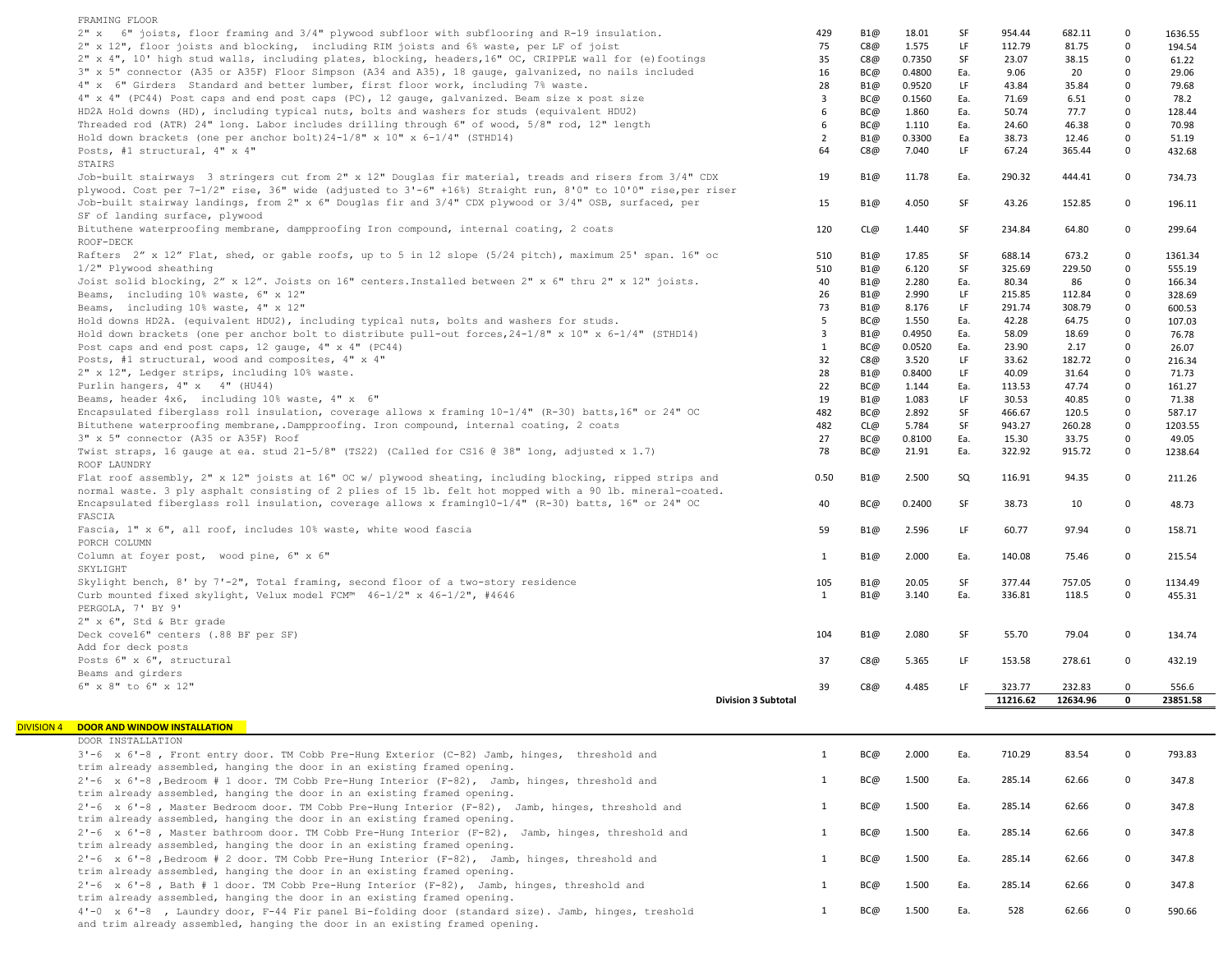| 1'-6 x 6'-8, Pantry door. TM Cobb Pre-Hung Interior (F-82). Jamb, hinges, treshold and trim<br>already assembled, hanging the door in an existing framed opening.                                                                                                                                                                                                                                                                                                                                                                                                                                                                                                                                                                                                                                                                                                                                                                                                                                                                                                                                                                                                                                                                                                                                                                                                                                                                                                                                                                                                                                                                                                                                                                                                                                                              | $\mathbf{1}$   | BC@ | 1.500  | Ea.       | 285.14   | 62.66       | $\mathbf 0$  | 347.8    |
|--------------------------------------------------------------------------------------------------------------------------------------------------------------------------------------------------------------------------------------------------------------------------------------------------------------------------------------------------------------------------------------------------------------------------------------------------------------------------------------------------------------------------------------------------------------------------------------------------------------------------------------------------------------------------------------------------------------------------------------------------------------------------------------------------------------------------------------------------------------------------------------------------------------------------------------------------------------------------------------------------------------------------------------------------------------------------------------------------------------------------------------------------------------------------------------------------------------------------------------------------------------------------------------------------------------------------------------------------------------------------------------------------------------------------------------------------------------------------------------------------------------------------------------------------------------------------------------------------------------------------------------------------------------------------------------------------------------------------------------------------------------------------------------------------------------------------------|----------------|-----|--------|-----------|----------|-------------|--------------|----------|
| 4'-0 x 6'-8, Master closet door (2) custom 2-panel 4-0 wide doors & heavy duty track and hardware.                                                                                                                                                                                                                                                                                                                                                                                                                                                                                                                                                                                                                                                                                                                                                                                                                                                                                                                                                                                                                                                                                                                                                                                                                                                                                                                                                                                                                                                                                                                                                                                                                                                                                                                             | $\mathbf{1}$   | BC@ | 2.500  | Ea.       | 1714.29  | 104.4       | $\mathbf 0$  | 1818.69  |
| Jamb, hinges, threshold and trim already assembled, hanging the door in an existing framed opening.<br>2'-6 x 6'-8, Master W.C. door. Interior 2 panel door and pocket frame                                                                                                                                                                                                                                                                                                                                                                                                                                                                                                                                                                                                                                                                                                                                                                                                                                                                                                                                                                                                                                                                                                                                                                                                                                                                                                                                                                                                                                                                                                                                                                                                                                                   | 1              | BC@ | 1.500  | Ea.       | 285.14   | 62.66       | $\mathbf{0}$ | 347.8    |
| Jamb, hinges, threshold and trim already assembled, hanging the door in an existing framed opening.                                                                                                                                                                                                                                                                                                                                                                                                                                                                                                                                                                                                                                                                                                                                                                                                                                                                                                                                                                                                                                                                                                                                                                                                                                                                                                                                                                                                                                                                                                                                                                                                                                                                                                                            |                |     |        |           |          |             |              |          |
| 1'-8 x 2'-6, Deck door, TM Cobb Pre-Hung Exterior                                                                                                                                                                                                                                                                                                                                                                                                                                                                                                                                                                                                                                                                                                                                                                                                                                                                                                                                                                                                                                                                                                                                                                                                                                                                                                                                                                                                                                                                                                                                                                                                                                                                                                                                                                              | $\mathbf{1}$   | BC@ | 1.500  | Ea.       | 285.14   | 62.66       | $\mathbf 0$  | 347.8    |
| Jamb, hinges, threshold and trim already assembled, hanging the door in an existing framed opening.                                                                                                                                                                                                                                                                                                                                                                                                                                                                                                                                                                                                                                                                                                                                                                                                                                                                                                                                                                                                                                                                                                                                                                                                                                                                                                                                                                                                                                                                                                                                                                                                                                                                                                                            | $\mathbf{1}$   | BC@ | 2.000  | Ea.       | 994.59   | 83.54       | $\mathbf 0$  | 1078.13  |
| 2'-6 x 6'-8, Kitchen door. Prehung exterior French door. Jamb, hinges, weatherstripping, threshold<br>and trim already assembled, hanging the door in an existing framed opening.<br>LOCKSETS                                                                                                                                                                                                                                                                                                                                                                                                                                                                                                                                                                                                                                                                                                                                                                                                                                                                                                                                                                                                                                                                                                                                                                                                                                                                                                                                                                                                                                                                                                                                                                                                                                  |                |     |        |           |          |             |              |          |
| Keyed entry locksets. Meets ANSI Grade 2 standards for residential security. One-piece knob. Triple                                                                                                                                                                                                                                                                                                                                                                                                                                                                                                                                                                                                                                                                                                                                                                                                                                                                                                                                                                                                                                                                                                                                                                                                                                                                                                                                                                                                                                                                                                                                                                                                                                                                                                                            | $\overline{7}$ | BC@ | 1.750  | Ea.       | 183.13   | 73.08       | 0            | 256.21   |
| option faceplate fits square, radius-round, and drive-in door preps. Satin chrome                                                                                                                                                                                                                                                                                                                                                                                                                                                                                                                                                                                                                                                                                                                                                                                                                                                                                                                                                                                                                                                                                                                                                                                                                                                                                                                                                                                                                                                                                                                                                                                                                                                                                                                                              |                |     |        |           |          |             |              |          |
| Double cylinder high security lockset. Forged brass handle with thumb latch. Separate grade 1 security<br>double cylinder deadbolt. Chrome finish                                                                                                                                                                                                                                                                                                                                                                                                                                                                                                                                                                                                                                                                                                                                                                                                                                                                                                                                                                                                                                                                                                                                                                                                                                                                                                                                                                                                                                                                                                                                                                                                                                                                              | $\mathbf{1}$   | BC@ | 0.8200 | Ea.       | 186.43   | 34.25       | $\mathbf 0$  | 220.68   |
| Deadbolt and lockset combo. Includes keyed alike entry knob and grade 2 security deadbolt with 4                                                                                                                                                                                                                                                                                                                                                                                                                                                                                                                                                                                                                                                                                                                                                                                                                                                                                                                                                                                                                                                                                                                                                                                                                                                                                                                                                                                                                                                                                                                                                                                                                                                                                                                               | $\overline{2}$ | BC@ | 1.500  | Ea.       | 107.94   | 62.66       | $\Omega$     | 170.6    |
| keys. Single cylinder. Polished brass finish                                                                                                                                                                                                                                                                                                                                                                                                                                                                                                                                                                                                                                                                                                                                                                                                                                                                                                                                                                                                                                                                                                                                                                                                                                                                                                                                                                                                                                                                                                                                                                                                                                                                                                                                                                                   |                |     |        |           |          |             |              |          |
| Solid pine ranch door casing, 11/16" x 3-1/2", Trim for Exterior (interior incuded) Slab Doors                                                                                                                                                                                                                                                                                                                                                                                                                                                                                                                                                                                                                                                                                                                                                                                                                                                                                                                                                                                                                                                                                                                                                                                                                                                                                                                                                                                                                                                                                                                                                                                                                                                                                                                                 | 316            | BC@ | 4.740  | LF        | 657.47   | 199.08      | $\mathbf{0}$ | 856.55   |
| includes 2 side jambs, head jamb, threshold, stop molding, interior casing and exterior molding.<br>WINDOWS INSTALLATION                                                                                                                                                                                                                                                                                                                                                                                                                                                                                                                                                                                                                                                                                                                                                                                                                                                                                                                                                                                                                                                                                                                                                                                                                                                                                                                                                                                                                                                                                                                                                                                                                                                                                                       |                |     |        |           |          |             |              |          |
| 3'-6 x 6'-8 Bedroom, Living room and foyer windows. Fixed over left and right casements. Window & install.                                                                                                                                                                                                                                                                                                                                                                                                                                                                                                                                                                                                                                                                                                                                                                                                                                                                                                                                                                                                                                                                                                                                                                                                                                                                                                                                                                                                                                                                                                                                                                                                                                                                                                                     | 3              | B1@ | 6.000  | Ea.       | 5708.1   | 195.18      | $\mathbf{0}$ | 5903.28  |
| 2'-6 x 2'-8, Bedroom and master bathroom. Double hung wood window, lug horns. Window and installation.                                                                                                                                                                                                                                                                                                                                                                                                                                                                                                                                                                                                                                                                                                                                                                                                                                                                                                                                                                                                                                                                                                                                                                                                                                                                                                                                                                                                                                                                                                                                                                                                                                                                                                                         | $\overline{2}$ | B1@ | 3.000  | Ea.       | 994.6    | 97.6        | $\mathbf 0$  | 1092.2   |
| 3'-0 x 4'-0, Master bedroom XO sliding wood window. Window and installation. Window and installation.                                                                                                                                                                                                                                                                                                                                                                                                                                                                                                                                                                                                                                                                                                                                                                                                                                                                                                                                                                                                                                                                                                                                                                                                                                                                                                                                                                                                                                                                                                                                                                                                                                                                                                                          | $\mathbf{1}$   | B1@ | 1.500  | Ea.       | 572.97   | 48.8        | $\mathbf 0$  | 621.77   |
| 4'-0 x 4'-2, Master bedroom XO sliding wood window. Window and installation. Window and installation.                                                                                                                                                                                                                                                                                                                                                                                                                                                                                                                                                                                                                                                                                                                                                                                                                                                                                                                                                                                                                                                                                                                                                                                                                                                                                                                                                                                                                                                                                                                                                                                                                                                                                                                          | $\mathbf{1}$   | B1@ | 1.500  | Ea.       | 709.46   | 48.8        | $\mathbf 0$  | 758.26   |
| 3'-6 x 4'-0, Kitchen XO sliding wood window. Window and installation.                                                                                                                                                                                                                                                                                                                                                                                                                                                                                                                                                                                                                                                                                                                                                                                                                                                                                                                                                                                                                                                                                                                                                                                                                                                                                                                                                                                                                                                                                                                                                                                                                                                                                                                                                          | $\mathbf{1}$   | B1@ | 1.500  | Ea.       | 647.3    | 48.8        | $\mathbf 0$  | 696.1    |
| 4'-0 x 4'-0, Dining picture window. Window and installation.                                                                                                                                                                                                                                                                                                                                                                                                                                                                                                                                                                                                                                                                                                                                                                                                                                                                                                                                                                                                                                                                                                                                                                                                                                                                                                                                                                                                                                                                                                                                                                                                                                                                                                                                                                   | $\mathbf{1}$   | B1@ | 1.500  | Ea.       | 605.41   | 48.8        | $\mathbf 0$  | 654.21   |
| Door delivery and taxes for all 12 doors and 9 windows.                                                                                                                                                                                                                                                                                                                                                                                                                                                                                                                                                                                                                                                                                                                                                                                                                                                                                                                                                                                                                                                                                                                                                                                                                                                                                                                                                                                                                                                                                                                                                                                                                                                                                                                                                                        | $\mathbf{1}$   | --@ | 0.000  | Ea.       | 1360.26  | $\mathbf 0$ | $\mathbf{0}$ | 1360.26  |
| Vinyl flashing for windows, fascia, soffits, siding and posts in contact with ACQ treated lumber.<br>Roll 10" x 50', white                                                                                                                                                                                                                                                                                                                                                                                                                                                                                                                                                                                                                                                                                                                                                                                                                                                                                                                                                                                                                                                                                                                                                                                                                                                                                                                                                                                                                                                                                                                                                                                                                                                                                                     | 3.50           | SW@ | 8.750  | Ea.       | 96.61    | 410.55      | $\mathbf{0}$ | 507.16   |
| 1/2" Caulking. Polyurethane door, window & siding sealant, for installing or repairing door and window                                                                                                                                                                                                                                                                                                                                                                                                                                                                                                                                                                                                                                                                                                                                                                                                                                                                                                                                                                                                                                                                                                                                                                                                                                                                                                                                                                                                                                                                                                                                                                                                                                                                                                                         | 135            | BC@ | 4.050  | LF.       | 116.80   | 168.75      | $\Omega$     | 285.55   |
| frames Polyurethane door, window & siding sealant<br>Window trim 3/4" thick on prepared openings. Extension jambs cut, assembled, shimmed and installed                                                                                                                                                                                                                                                                                                                                                                                                                                                                                                                                                                                                                                                                                                                                                                                                                                                                                                                                                                                                                                                                                                                                                                                                                                                                                                                                                                                                                                                                                                                                                                                                                                                                        | 270            | BC@ | 27.00  | LF        | 1,350.00 | 1128.60     | $\mathbf{0}$ | 2478.6   |
|                                                                                                                                                                                                                                                                                                                                                                                                                                                                                                                                                                                                                                                                                                                                                                                                                                                                                                                                                                                                                                                                                                                                                                                                                                                                                                                                                                                                                                                                                                                                                                                                                                                                                                                                                                                                                                |                |     |        |           |          |             |              |          |
|                                                                                                                                                                                                                                                                                                                                                                                                                                                                                                                                                                                                                                                                                                                                                                                                                                                                                                                                                                                                                                                                                                                                                                                                                                                                                                                                                                                                                                                                                                                                                                                                                                                                                                                                                                                                                                |                |     |        |           |          |             |              |          |
| <b>Division 4 Subtotal</b>                                                                                                                                                                                                                                                                                                                                                                                                                                                                                                                                                                                                                                                                                                                                                                                                                                                                                                                                                                                                                                                                                                                                                                                                                                                                                                                                                                                                                                                                                                                                                                                                                                                                                                                                                                                                     |                |     |        |           | 19524.77 | 3400.37     | $\mathbf 0$  | 22925.14 |
|                                                                                                                                                                                                                                                                                                                                                                                                                                                                                                                                                                                                                                                                                                                                                                                                                                                                                                                                                                                                                                                                                                                                                                                                                                                                                                                                                                                                                                                                                                                                                                                                                                                                                                                                                                                                                                |                |     |        |           |          |             |              |          |
|                                                                                                                                                                                                                                                                                                                                                                                                                                                                                                                                                                                                                                                                                                                                                                                                                                                                                                                                                                                                                                                                                                                                                                                                                                                                                                                                                                                                                                                                                                                                                                                                                                                                                                                                                                                                                                |                |     |        |           |          |             |              |          |
|                                                                                                                                                                                                                                                                                                                                                                                                                                                                                                                                                                                                                                                                                                                                                                                                                                                                                                                                                                                                                                                                                                                                                                                                                                                                                                                                                                                                                                                                                                                                                                                                                                                                                                                                                                                                                                | 454            | B1@ | 19.52  | SF        | 3,523.04 | 735.48      | $\mathbf 0$  | 4258.52  |
|                                                                                                                                                                                                                                                                                                                                                                                                                                                                                                                                                                                                                                                                                                                                                                                                                                                                                                                                                                                                                                                                                                                                                                                                                                                                                                                                                                                                                                                                                                                                                                                                                                                                                                                                                                                                                                | 1.5            | BC@ | 3.750  | Ea.       | 1,407.00 | 156.60      | $\mathbf 0$  | 1563.6   |
|                                                                                                                                                                                                                                                                                                                                                                                                                                                                                                                                                                                                                                                                                                                                                                                                                                                                                                                                                                                                                                                                                                                                                                                                                                                                                                                                                                                                                                                                                                                                                                                                                                                                                                                                                                                                                                | 1              | R1@ | 1.830  | SQ        | 90.23    | 73.75       | $\mathbf 0$  | 163.98   |
|                                                                                                                                                                                                                                                                                                                                                                                                                                                                                                                                                                                                                                                                                                                                                                                                                                                                                                                                                                                                                                                                                                                                                                                                                                                                                                                                                                                                                                                                                                                                                                                                                                                                                                                                                                                                                                |                |     |        |           |          |             |              |          |
|                                                                                                                                                                                                                                                                                                                                                                                                                                                                                                                                                                                                                                                                                                                                                                                                                                                                                                                                                                                                                                                                                                                                                                                                                                                                                                                                                                                                                                                                                                                                                                                                                                                                                                                                                                                                                                | $\overline{2}$ | SW@ | 1.000  | Ea.       | 86.52    | 46.90       | 0            | 133.42   |
|                                                                                                                                                                                                                                                                                                                                                                                                                                                                                                                                                                                                                                                                                                                                                                                                                                                                                                                                                                                                                                                                                                                                                                                                                                                                                                                                                                                                                                                                                                                                                                                                                                                                                                                                                                                                                                | 8              | SW@ | 2.800  | Ea.       | 110.42   | 131.36      | $\mathbf 0$  | 241.78   |
|                                                                                                                                                                                                                                                                                                                                                                                                                                                                                                                                                                                                                                                                                                                                                                                                                                                                                                                                                                                                                                                                                                                                                                                                                                                                                                                                                                                                                                                                                                                                                                                                                                                                                                                                                                                                                                | 159            | BC@ | 7.950  | <b>SF</b> | 229.28   | 332.31      | $\mathbf{0}$ | 561.59   |
|                                                                                                                                                                                                                                                                                                                                                                                                                                                                                                                                                                                                                                                                                                                                                                                                                                                                                                                                                                                                                                                                                                                                                                                                                                                                                                                                                                                                                                                                                                                                                                                                                                                                                                                                                                                                                                | 90             | BC@ | 4.500  | SF        | 219.60   | 188.10      | $\mathbf{0}$ | 407.7    |
|                                                                                                                                                                                                                                                                                                                                                                                                                                                                                                                                                                                                                                                                                                                                                                                                                                                                                                                                                                                                                                                                                                                                                                                                                                                                                                                                                                                                                                                                                                                                                                                                                                                                                                                                                                                                                                |                |     |        |           |          |             |              |          |
|                                                                                                                                                                                                                                                                                                                                                                                                                                                                                                                                                                                                                                                                                                                                                                                                                                                                                                                                                                                                                                                                                                                                                                                                                                                                                                                                                                                                                                                                                                                                                                                                                                                                                                                                                                                                                                | 530            | B1@ | 28.09  | <b>SF</b> | 638.70   | 1,060.00    | $\Omega$     | 1698.7   |
|                                                                                                                                                                                                                                                                                                                                                                                                                                                                                                                                                                                                                                                                                                                                                                                                                                                                                                                                                                                                                                                                                                                                                                                                                                                                                                                                                                                                                                                                                                                                                                                                                                                                                                                                                                                                                                |                |     |        |           |          |             |              |          |
|                                                                                                                                                                                                                                                                                                                                                                                                                                                                                                                                                                                                                                                                                                                                                                                                                                                                                                                                                                                                                                                                                                                                                                                                                                                                                                                                                                                                                                                                                                                                                                                                                                                                                                                                                                                                                                | 685            | B1@ | 25.34  | SF        | 2,596.42 | 959.00      | 0            | 3555.42  |
|                                                                                                                                                                                                                                                                                                                                                                                                                                                                                                                                                                                                                                                                                                                                                                                                                                                                                                                                                                                                                                                                                                                                                                                                                                                                                                                                                                                                                                                                                                                                                                                                                                                                                                                                                                                                                                |                |     |        |           |          |             |              |          |
|                                                                                                                                                                                                                                                                                                                                                                                                                                                                                                                                                                                                                                                                                                                                                                                                                                                                                                                                                                                                                                                                                                                                                                                                                                                                                                                                                                                                                                                                                                                                                                                                                                                                                                                                                                                                                                |                |     |        | SF        |          |             | 0            |          |
|                                                                                                                                                                                                                                                                                                                                                                                                                                                                                                                                                                                                                                                                                                                                                                                                                                                                                                                                                                                                                                                                                                                                                                                                                                                                                                                                                                                                                                                                                                                                                                                                                                                                                                                                                                                                                                | 30             | B1@ | 2.040  |           | 71.07    | 77.10       |              | 148.17   |
|                                                                                                                                                                                                                                                                                                                                                                                                                                                                                                                                                                                                                                                                                                                                                                                                                                                                                                                                                                                                                                                                                                                                                                                                                                                                                                                                                                                                                                                                                                                                                                                                                                                                                                                                                                                                                                | 30             | F8@ | 3.420  | SY        | 457.50   | 196.20      | $\mathbf 0$  | 653.7    |
|                                                                                                                                                                                                                                                                                                                                                                                                                                                                                                                                                                                                                                                                                                                                                                                                                                                                                                                                                                                                                                                                                                                                                                                                                                                                                                                                                                                                                                                                                                                                                                                                                                                                                                                                                                                                                                | 30             | F8@ | 19.50  | SY        | 438.30   | 1,119.00    | $\mathbf 0$  | 1557.3   |
|                                                                                                                                                                                                                                                                                                                                                                                                                                                                                                                                                                                                                                                                                                                                                                                                                                                                                                                                                                                                                                                                                                                                                                                                                                                                                                                                                                                                                                                                                                                                                                                                                                                                                                                                                                                                                                |                |     |        |           |          |             |              |          |
|                                                                                                                                                                                                                                                                                                                                                                                                                                                                                                                                                                                                                                                                                                                                                                                                                                                                                                                                                                                                                                                                                                                                                                                                                                                                                                                                                                                                                                                                                                                                                                                                                                                                                                                                                                                                                                | 30             | B1@ | 2.040  | SF        | 71.07    | 77.10       | $\mathbf 0$  | 148.17   |
|                                                                                                                                                                                                                                                                                                                                                                                                                                                                                                                                                                                                                                                                                                                                                                                                                                                                                                                                                                                                                                                                                                                                                                                                                                                                                                                                                                                                                                                                                                                                                                                                                                                                                                                                                                                                                                |                |     |        |           |          |             |              |          |
| <b>FINISHES</b><br>REDWOOD ROOF DECK<br>2" x 6" Redwood roof decking, 2" x 6" at roof including 5% waste.<br>Redwood flooring for stairs. Treads and risers, 6" to 8" witdths, 9' rise stairway<br>ROOFING<br>Roofing, laundry area only. Composition Roofing Shingles Class A fire rating. 60 MPH wind resistance.<br>3-tab asphalt fiberglass® shingles, Owens Corning. Supreme, 25 year, algae-resistant<br>FLASHING<br>Paper-backed copper flashing 3 oz per square foot. Compatible with ACQ treated lumber. Roll 8" x 20'<br>Drip edge aluminum roof flashing .0175" thickness is commercial grade.Drip edge, 6-1/2" x 1", 10' long<br>Soffit panel. Solid plank paneling, unfinished. Pine, V-edge, 3-1/2"" wide<br>PANELING<br>Wall Paneling inside to match existing only, costs include nails, adhesive and 5% waste. Solid plank<br>paneling, unfinished. Pine, V-edge, 3-1/2"" wide<br>CEILING<br>2" x 4" ceiling joists at 16" on center, 1/2" gypsum drywall, and 3-1/2" thick R-11 fiberglass insulation<br>batts, ready to paint.<br>NEW SIDING<br>Board Siding to match existing, only on existing areas. Southern yellow pine, 1" x 6" by 10' lengths<br>Construction Estimate<br>STUCCO<br>Exterior wall framing and wood siding, bottom front part.<br>Metal lath on walls and ceilings, nailed in place, includes 8% for fasteners and waste, galvanized lath,<br>3.4 lb., paper-backed<br>Portland cement stucco on exterior walls, scratch, brown and finish coats totaling 1" thick<br>White cement, trowel finish, colored added.<br>Exterior wall framing and wood siding. Cost per square foot of wall<br>RAILING<br>Galvanized pipe rail and cable. Railings. Floor mounted, 3'6" high with posts 5' OC, based on 12' length,<br>welded steel, shop prime painted, 1-1/2" diameter rails and posts | 39             | H6@ | 10.41  | LF        | 1,386.06 | 529.23      | 158.34       | 2073.63  |

| 1/2" Backerboard with waterproofing, mortar, tape and screws. Walls and bath | T1@ | 5.940 | SF.       | 141.40 | 232.32 | $\overline{0}$ | 373.72 |
|------------------------------------------------------------------------------|-----|-------|-----------|--------|--------|----------------|--------|
| Countertops, kitchen                                                         | T1@ | 1.890 | <b>SF</b> | 22.50  | 73.71  | $\overline{0}$ | 96.21  |
| Floors, bath                                                                 | T1@ | 3.150 | SF.       | 112.48 | 122.85 |                | 235.33 |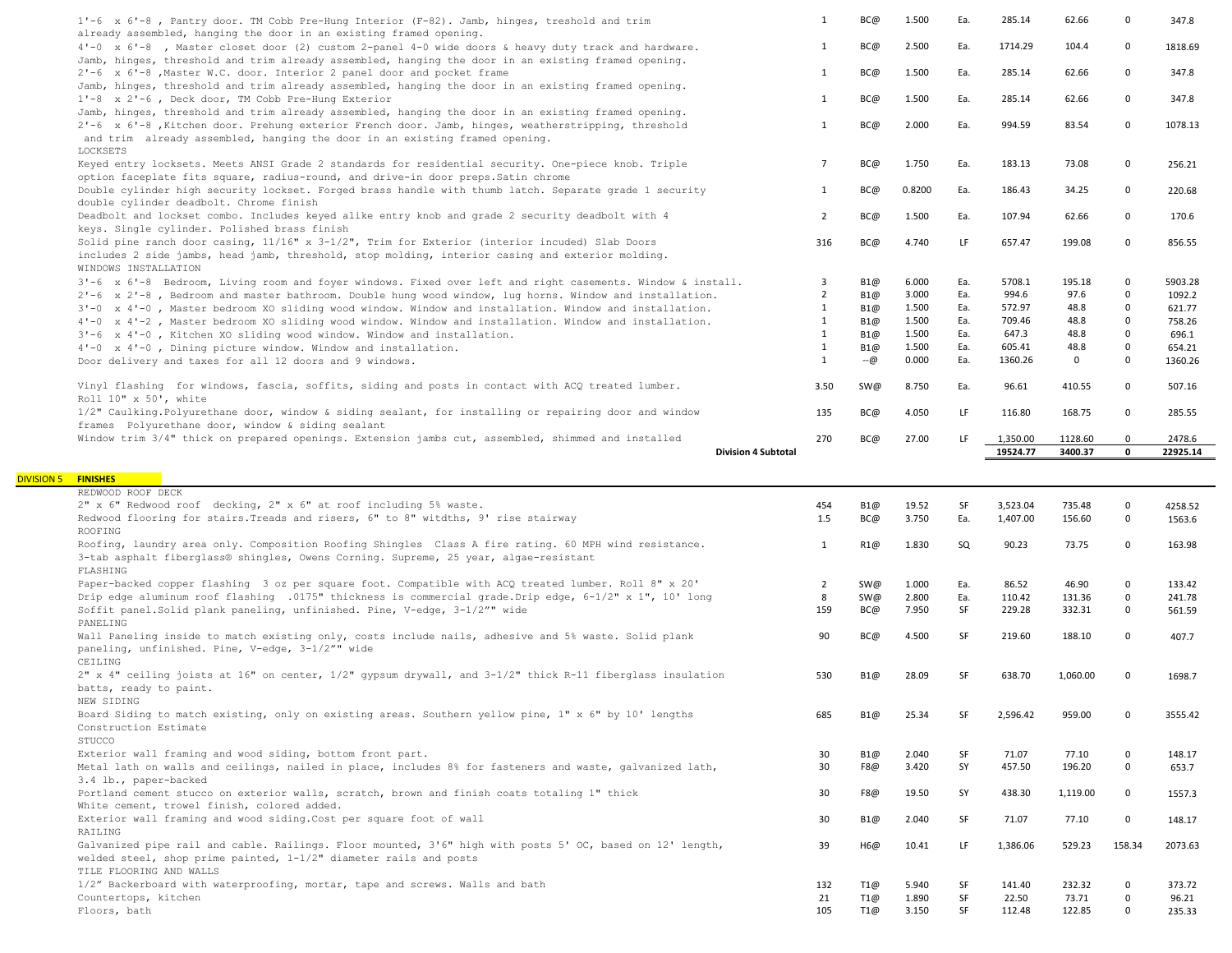|                   | Tile flooring and walls. Installation of tile in thin set mortar, bathub walls, bath floor and kitchen<br>countertop backsplash. Ceramic mosaic field tile<br>WOOD FLOORING |                            | 358                            | TL@        | 112.7            | SF         | 1,432.00           | 4,482.16           | $\mathbf 0$                | 5914.16             |
|-------------------|-----------------------------------------------------------------------------------------------------------------------------------------------------------------------------|----------------------------|--------------------------------|------------|------------------|------------|--------------------|--------------------|----------------------------|---------------------|
|                   | Prefinished strip flooring. Tonque and groove, 25/32" thick, 2-1/4" wide. Includes typical cutting waste.<br>Installed over a prepared subfloor.                            |                            | 829                            | BF@        | 51.39            | SF         | 3,159.32           | 1,948.15           | $\mathsf 0$                | 5107.47             |
|                   | Prefinished oak strip flooring trim. 7' 10" quarter round<br><b>Division 5 Subtotal</b>                                                                                     |                            |                                |            | 12.48            | Ea.        | 739.13<br>16932.04 | 473.85<br>13015.17 | $\mathbf 0$<br>158.34      | 1212.98<br>30105.55 |
|                   |                                                                                                                                                                             |                            |                                |            |                  |            |                    |                    |                            |                     |
| <b>DIVISION 6</b> | <b>CABINETS</b><br>KITCHEN CABINETS                                                                                                                                         |                            |                                |            |                  |            |                    |                    |                            |                     |
|                   | Base cabinets, 34-1/2" high, 24" deep, sink.                                                                                                                                |                            | 19                             | BC@        | 9.899            | LF         | 2,896.36           | 413.44             | $\mathsf 0$                | 3309.8              |
|                   | Base cabinets, 34-1/2" high, 24" deep, range.                                                                                                                               |                            | 10                             | BC@        | 5.210            | LF         | 1,524.40           | 217.60             | $\mathsf 0$                | 1742                |
|                   | Wall cabinets, 30" high, 12" deep                                                                                                                                           |                            | 12                             | BC@        | 4.080            | LF         | 955.43             | 170.40             | $\mathbf 0$                | 1125.83             |
|                   | Microwave cabinet, with trim,                                                                                                                                               |                            |                                |            |                  |            |                    |                    |                            |                     |
|                   | 21" high, 20" deep, 30" wide                                                                                                                                                |                            | $\mathbf{1}$                   | BC@        | 0.9860           | Ea.        | 207.03             | 41.19              | $\mathbf 0$                | 248.22              |
|                   | Cabinet hardware, per LF of face, typical prices . Commercial grade                                                                                                         |                            | 29                             | CC@        | 4.205            | LF         | 388.31             | 246.21             | $\mathbf 0$                | 634.52              |
|                   | BATH CABINETS                                                                                                                                                               |                            |                                |            |                  |            |                    |                    |                            |                     |
|                   | Base cabinets, 34-1/2" high, 24" deep, baths.                                                                                                                               |                            | 9                              | BC@        | 4.689            | LF         | 1,371.96           | 195.84             | $\mathbf{0}$               | 1567.8              |
|                   | Cabinet hardware, per LF of face, typical prices . Commercial grade                                                                                                         |                            | 9                              | CC@        | 1.305            | LF         | 120.51             | 76.41              | $\mathbf{0}$               | 196.92              |
|                   | Vanity mirrors, polished edge, bath. 36" wide x 42" high                                                                                                                    |                            | $\overline{2}$                 | BG@        | 1.324            | Ea.        | 176.58             | 52.18              | $\mathbf{0}$               | 228.76              |
|                   | Sliding shower doors, 2 panels, 5/32" tempered glass, anodized aluminum frame, 70" high Non-textured<br>glass, 48" wide.                                                    |                            | $\overline{2}$                 | BG@        | 3.140            | Ea.        | 529.42             | 123.74             | $\mathbf 0$                | 653.16              |
|                   | Toilet and Bath Accessories. Soap dishes, With grab bar, recessed, Institutional                                                                                            |                            | $\overline{2}$                 | CC@        | 0.8000           | Ea.        | 55.83              | 46.84              | $\mathbf 0$                | 102.67              |
|                   | Towel bars, 18" chrome, Institutional                                                                                                                                       |                            | $\overline{2}$                 | CC@        | 0.8000           | Ea.        | 80.13              | 46.84              | $\mathbf 0$                | 126.97              |
|                   | Surface toilet paper dispenser, Institutional                                                                                                                               |                            | $\overline{2}$                 | CC@        | 0.8000           | Ea.        | 101.58             | 46.84              | $\mathbf{0}$               | 148.42              |
|                   | KITCHEN COUNTERTOPS Granite countertops                                                                                                                                     |                            |                                |            |                  |            |                    |                    |                            |                     |
|                   | Most 1-1/4" (3cm) granite tops                                                                                                                                              |                            | 38                             | B1@        | 4.864            | SF         | 2,035.28           | 183.54             | $\mathbf 0$                | 2218.82             |
|                   | Add for radius or beveled edge                                                                                                                                              |                            | 28                             | --@        | 0.0000           | LF         | 205.92             | $\mathbf 0$        | $\mathsf 0$                | 205.92              |
|                   | Add for cooktop overmount cutout                                                                                                                                            |                            | $\mathbf{1}$                   | $-(a)$     | 0.0000           | Ea.        | 135.96             | 0                  | $\mathbf 0$                | 135.96              |
|                   | Add for delivery (typical)                                                                                                                                                  |                            | $\mathbf{1}$                   | $-(a)$     | 0.0000           | Ea.        | 158.62             | $\mathbf 0$        | $\mathbf 0$                | 158.62              |
|                   | Add for electrical outlet cutout<br>Add for faucet holes                                                                                                                    |                            | $\overline{2}$                 | $-@$       | 0.0000           | Ea.        | 73.95              | $\mathbf 0$        | $\mathbf 0$<br>$\mathbf 0$ | 73.95               |
|                   | Add for undermount sink, polished                                                                                                                                           |                            | $\overline{2}$<br>$\mathbf{1}$ | --@<br>--@ | 0.0000<br>0.0000 | Ea.<br>Ea. | 55.21<br>315.18    | 0<br>$\mathbf 0$   | $\mathbf 0$                | 55.21<br>315.18     |
|                   | BATH COUNTERTOPS<br>Granite countertops                                                                                                                                     |                            |                                |            |                  |            |                    |                    |                            |                     |
|                   | Most 1-1/4" (3cm) granite tops                                                                                                                                              |                            | 23                             | B1@        | 2.944            | SF         | 1,231.88           | 111.09             | $\mathbf 0$                | 1342.97             |
|                   | Add for radius or beveled edge                                                                                                                                              |                            | 9                              | $-@$       | 0.0000           | LF         | 66.19              | 0                  | $\mathsf 0$                | 66.19               |
|                   | Add for delivery (typical)                                                                                                                                                  |                            | $\mathbf{1}$                   | $-(a)$     | 0.0000           | Ea.        | 158.62             | $\mathbf 0$        | $\mathbf 0$                | 158.62              |
|                   | Add for electrical outlet cutout                                                                                                                                            |                            | $\overline{2}$                 | --@        | 0.0000           | Ea.        | 73.95              | $\mathbf 0$        | $\mathbf 0$                | 73.95               |
|                   | Add for faucet holes                                                                                                                                                        |                            | $\overline{2}$                 | --@        | 0.0000           | Ea.        | 55.21              | $\mathbf 0$        | $\mathbf 0$                | 55.21               |
|                   |                                                                                                                                                                             | <b>Division 6 Subtotal</b> |                                |            |                  |            | 12973.51           | 1972.16            | 0.00                       | 14945.67            |
| <b>DIVISION 7</b> | <b>ELECTRIC (Subcontractor prices)</b>                                                                                                                                      |                            |                                |            |                  |            |                    |                    |                            |                     |
|                   | LIGHTS                                                                                                                                                                      |                            |                                |            |                  |            |                    |                    |                            |                     |
|                   | Fire or smoke detector, electrical work for fire or smoke detectors wiring and outlet box only                                                                              |                            | $\overline{2}$                 | --@        | 0.0000           | LS         | 0                  | 347.43             | $\mathbf 0$                | 347.43              |
|                   | Add for detector unit                                                                                                                                                       |                            | $\overline{2}$                 | --@        | 0.0000           | LS         | 0                  | 175.65             | $\mathsf 0$                | 175.65              |
|                   | Bathroom fixtures, wiring only, no fixtures or equipment included, lectrical work for bathroom fixtures                                                                     |                            | $\overline{3}$                 | --@        | 0.0000           | LS.        | $\mathbf{0}$       | 466.11             | $\mathbf 0$                | 466.11              |
|                   | Mirror lighting (valance or side lighted mirrors)                                                                                                                           |                            |                                |            |                  |            |                    |                    |                            |                     |
|                   | Lighting fixture outlets (rough wiring and box only). Electrical work for lighting fixture outlets. Ceiling<br>ELECTRIC FIXTURES (ALLOWANCE)                                |                            | 33                             | --@        | 0.0000           | Ea.        | $\mathbf 0$        | 2,506.54           | $\mathbf 0$                | 2,506.54            |
|                   | Recessed light fixture LED @ \$75 ea                                                                                                                                        |                            | 19                             | --@        | 0.0000           | Ea.        | 0                  | 1,425.00           | $\mathbf 0$                | 1,425.00            |
|                   | Wall mounted fixture @ \$ 100                                                                                                                                               |                            | $\mathbf{1}$                   | --@        | 0.0000           | Ea.        | $\mathbf 0$        | 100.00             | $\mathbf 0$                | 100.00              |
|                   | Surface mounted light fixture @ \$125                                                                                                                                       |                            | $\overline{7}$                 | --@        | 0.0000           | Ea.        | $\mathbf{0}$       | 875.00             | $\mathbf 0$                | 875.00              |
|                   | Fluorescent under and over kitchen cabinets light fixtures, @ 195.00 LED<br><b>OUTLETS</b>                                                                                  |                            | $\mathsf{R}$                   | --@        | 0.0000           | Ea.        | $\mathbf 0$        | 1,560.00           | $\Omega$                   | 1,560.00            |
|                   | Clothes dryers. Electrical circuits for gas clothes dryers. Gas dryer, receptacle only                                                                                      |                            | $\mathbf{1}$                   | --@        | 0.0000           | LS         | $\mathbf{0}$       | 155.37             | 0                          | 155.37              |
|                   | Electrical work for appliances. Clothes washers (115 volt)                                                                                                                  |                            | $\mathbf{1}$                   | $-@$       | 0.0000           | LS         | $\mathbf{0}$       | 115.45             | $\mathbf 0$                | 115.45              |
|                   | Garbage disposers, wiring, switch and connection only. Electrical work for garbage disposer (included).                                                                     |                            | $\mathbf{1}$                   | --@        | 0.0000           | LS.        | 175.00             | $\mathbf{0}$       | $\mathbf{0}$               | 175                 |
|                   | Refrigerator or freezer wall outlet                                                                                                                                         |                            | $\mathbf{1}$                   | --@        | 0.0000           | Ea.        | $\mathbf 0$        | 74.88              | $\mathbf{0}$               | 74.88               |
|                   | Standard indoor, duplex wall outlet                                                                                                                                         |                            | 11                             | $-$ @      | 0.0000           | Ea.        | $\mathbf 0$        | 689.56             | $\mathbf 0$                | 689.56              |
|                   | Electrical work for receptacle outlets. Waterproof, with ground fault circuit                                                                                               |                            | $\overline{7}$                 | --@        | 0.0000           | Ea.        | $\mathbf{0}$       | 700.89             | $\mathbf{0}$               | 700.89              |
|                   | Floor outlet. Electrical work for countertop ranges. 7,200 to 9,600 watts (40 amp)                                                                                          |                            | $\mathbf{1}$                   | $-$ @      | 0.0000           | LS.        | $\Omega$           | 283.77             | $\Omega$                   | 283.77              |
|                   | Electrical work for exhaust fansBathroom fans (includes 70 CFM fan)                                                                                                         |                            | $\overline{2}$                 | --@        | 0.0000           | <b>LS</b>  | $\mathbf 0$        | 451.01             | $\Omega$                   | 451.01              |
|                   | Air conditioners (w/ thermostat), Electrical work with thermostats. Central, 2 ton (220 volt)                                                                               |                            | $\mathbf{1}$                   | --@        | 0.000            | LS.        | $\mathbf 0$        | 766.06             | $\mathbf{0}$               | 766.06              |
|                   | Electrical work for furnace. Furnace wiring and blower hookup only<br>SWITHCES                                                                                              |                            | $\mathbf{1}$                   | --@        | 0.000            | LS.        | $\mathbf{0}$       | 193.13             | $\mathbf{0}$               | 193.13              |
|                   | Switches (includes rough wiring, box, switch and plate). Electrical work for wall switches                                                                                  |                            | 18                             | --@        | 0.000            | Ea.        | $\mathbf 0$        | 930.28             | $\mathbf{0}$               | 930.28              |
|                   | Standard indoor wall switch<br>Stair-wired (3 way)                                                                                                                          |                            | $\mathbf{1}$                   |            |                  |            |                    |                    | $\mathbf{0}$               |                     |
|                   |                                                                                                                                                                             |                            |                                | --@        | 0.000            | Ea.        | $\mathbf 0$        | 139.19             |                            | 139.19              |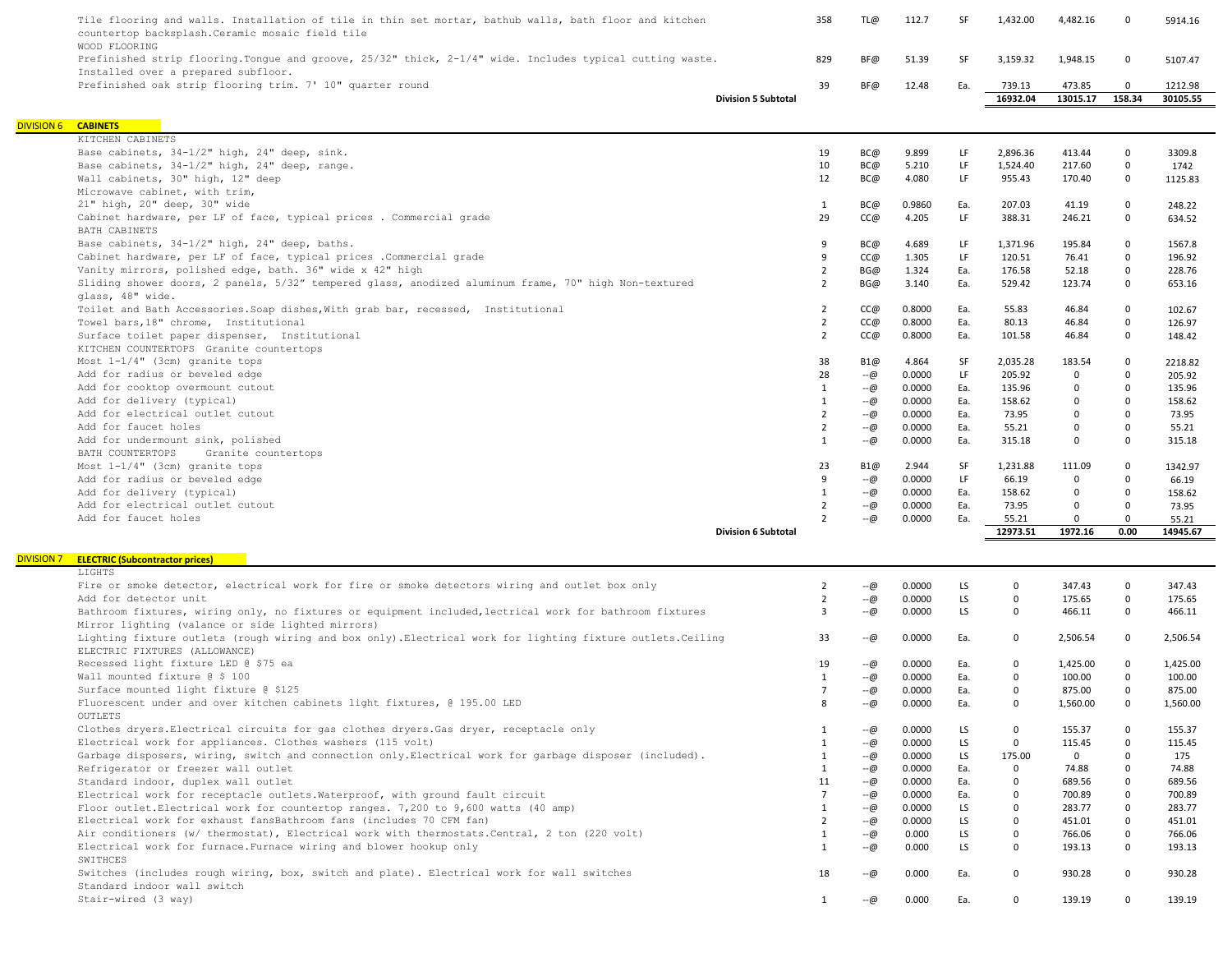| Relocated main panel.                                                                                       |                            |        |        |     |             |          |             |          |
|-------------------------------------------------------------------------------------------------------------|----------------------------|--------|--------|-----|-------------|----------|-------------|----------|
| Service entrance connections, complete (panel box hookup but no wiring) 100 amp service including           | 1                          | --ര    | 0.000  | LS. | 0           | 1,186.86 | $\Omega$    | 1,186.86 |
| meter socket, main switch, GFCI and 5 single pole breakers in 20 breaker space exterior panel box           |                            |        |        |     |             |          |             |          |
| Remove all exterior wiring, boxes and counduit, front and boths sides of the house.                         | 1                          | $-(a)$ | 0.000  | LS. | $\mathbf 0$ | 150.00   | $\mathbf 0$ | 150.00   |
|                                                                                                             | <b>Division 7 Subtotal</b> |        |        |     | 175         | 13292.18 | 0           | 13467.18 |
|                                                                                                             |                            |        |        |     |             |          |             |          |
| <b>DIVISION 8 PLUMBING</b>                                                                                  |                            |        |        |     |             |          |             |          |
| WATER LINES AND FIXTURES                                                                                    |                            |        |        |     |             |          |             |          |
| KITCHEN FIXTURES                                                                                            |                            |        |        |     |             |          |             |          |
| Kitchen sink, double compartment. Complete with trim, Stainless steel                                       | $\mathbf{1}$               | P1@    | 2.150  | Ea. | 368.00      | 87.70    | $\mathbf 0$ | 455.7    |
| Dishwasher, Built-in                                                                                        | 1                          | P1@    | 5.000  | Ea. | 780.00      | 204.00   | $\pmb{0}$   | 984      |
| Garbage disposal, 1/2 HP                                                                                    | $\mathbf{1}$               | P1@    | 2.000  | Ea. | 168.00      | 81.58    | $\mathbf 0$ | 249.58   |
| BATH FIXTURES                                                                                               |                            |        |        |     |             |          |             |          |
| Water closets. Floor-mounted, back outlet, residential tank type 1.6 gal. vitreous china toilet, valved     | $\overline{2}$             | P1@    | 4.700  | Ea. | 531.48      | 191.72   | $\mathbf 0$ | 723.2    |
| closet supply, elongated bowl, and toilet seat with cover, back outlet tank type WC and trim.               |                            |        |        |     |             |          |             |          |
| Bathtubs .Acrylic fiberglass one-piece bathtub and shower, 5' L, 32" W, 72" H. Includes \$160 allowance     | $\overline{2}$             | P1@    | 9.000  | Ea. | 1,303.98    | 367.20   | 0           | 1671.18  |
| for polished chrome pop-up drain/overflow. Mixing valve, tub filler, and 2.5 GPM shower head                |                            |        |        |     |             |          |             |          |
| Oval, self-rimming vitreous china lavatory, hot and cold valved supplies, single lever faucet and pop-up    | $\overline{2}$             | P1@    | 4.000  | Ea. | 784.86      | 163.16   | 0           | 948.02   |
| drain fitting and trap assembly                                                                             |                            |        |        |     |             |          |             |          |
| Residential plumbing fixture rough-in. Includes (PE) supply pipe and ABS DWV drain and vent piping.         | $\overline{2}$             | P1@    | 4.000  | Ea. | 252.00      | 163.16   | 0           | 415.16   |
| Make additional allowances for plumbing fixtures and trim. Water closet, floor-mounted, tank type           |                            |        |        |     |             |          |             |          |
| Lavatory, residential plumbing fixture rough-in.                                                            | $\overline{2}$             | P1@    | 3.500  | Ea. | 189.40      | 142.76   | $\mathbf 0$ | 332.16   |
| Counter sink, residential plumbing fixture rough-in.                                                        | $\overline{2}$             | P1@    | 3.500  | Ea. | 208.00      | 142.76   | $\Omega$    | 350.76   |
| Bathtub, residential plumbing fixture rough-in.                                                             | $\overline{2}$             | P1@    | 4.200  | Ea. | 189.40      | 171.32   | $\Omega$    | 360.72   |
| Shower, residential plumbing fixture rough-in.                                                              | $\overline{2}$             | P1@    | 4.900  | Ea. | 276.00      | 199.88   | $\Omega$    | 475.88   |
| Washing machine, residential plumbing fixture rough-in.                                                     | 1                          | P1@    | 2.000  | Ea. | 107.00      | 81.58    | $\Omega$    | 188.58   |
| Tankless natural gas water heaters. 19.5-140 Mbh, .75-5.8 Gpm                                               | $\mathbf{1}$               | P1@    | 16.00  | Ea. | 1,600.00    | 652.60   | $\Omega$    | 2252.6   |
| 1/2" Hot and cold water supply                                                                              | 3                          | P1@    | 3.300  | Ea. | 110.10      | 134.61   | $\Omega$    | 244.71   |
| 1/2" Type K copper pipe with brazed joints, installed horizontally. Complete installation including six to  | 180                        | P1@    | 21.06  | LF. | 644.40      | 858.60   | $\Omega$    | 1503     |
| twelve wrought copper tees and six to twelve wrought copper elbows every 100', and hangers spaced to        |                            |        |        |     |             |          |             |          |
| meet plumbing code (a tee & elbow every 8.3' for 1/2" dia., a tee and elbow every 16.6' for 4" dia.).       |                            |        |        |     |             |          |             |          |
| SEWER LINES                                                                                                 |                            |        |        |     |             |          |             |          |
| 2", ABS DWV pipe with solvent-weld joints                                                                   | 40                         | P1@    | 1.000  | LF  | 63.20       | 40.80    | 0           | 104      |
| 2", ABS DWV P-trap with solvent-weld joints                                                                 | $\overline{4}$             | P1@    | 0.7600 | Ea. | 34.32       | 31.00    | $\Omega$    | 65.32    |
| 2", ABS DWV 1/4 bend with solvent-weld joints                                                               | 5                          | P1@    | 0.6250 | Ea. | 9.80        | 25.50    | $\mathbf 0$ | 35.3     |
| 2", ABS DWV wye with solvent-weld joints                                                                    | 1                          | P1@    | 0.1900 | Ea. | 4.14        | 7.75     | $\mathbf 0$ | 11.89    |
| 2", ABS DWV coupling with solvent-weld joints                                                               | $\overline{4}$             | P1@    | 0.5000 | Ea. | 4.36        | 20.40    | $\Omega$    | 24.76    |
| 3", ABS DWV pipe with solvent-weld joints                                                                   | 40                         | P1@    | 1.200  | LF  | 110.40      | 48.80    | $\Omega$    | 159.2    |
| 3", ABS DWV 1/4 bend with solvent-weld joints                                                               | 5                          | P1@    | 0.8750 | Ea. | 24.70       | 35.70    | $\Omega$    | 60.4     |
| 3", ABS DWV wye with solvent-weld joints                                                                    | 1                          | P1@    | 0.2600 | Ea. | 7.67        | 10.61    | $\mathbf 0$ | 18.28    |
| 3", ABS DWV coupling with solvent-weld joints                                                               | $\overline{4}$             | P1@    | 0.7000 | Ea. | 10.12       | 28.56    | $\mathbf 0$ | 38.68    |
| 4", ABS DWV pipe with solvent-weld joints                                                                   | 55                         | P1@    | 2.200  | LF  | 246.40      | 89.65    | $\Omega$    | 336.05   |
| 4", ABS DWV 1/4 bend with solvent-weld joints                                                               | 5                          | P1@    | 1.250  | Ea. | 56.50       | 51.00    | $\Omega$    | 107.5    |
| 4", ABS DWV sanitary tee (TY) with solvent-weld joints                                                      | $\overline{2}$             | P1@    | 0.7000 | Ea. | 31.20       | 28.56    | $\Omega$    | 59.76    |
| 4", ABS DWV wye with solvent-weld joints                                                                    | $\overline{2}$             | P1@    | 0.7000 | Ea. | 35.40       | 28.56    | $\Omega$    | 63.96    |
| Cleanout, end-of-line (Malcolm), ABS/PVC                                                                    | $\overline{2}$             | P1@    | 0.6000 | Ea. | 59.60       | 24.48    | $\mathbf 0$ | 84.08    |
| 4", ABS DWV coupling with solvent-weld joints                                                               | 1                          | P1@    | 0.2500 | Ea. | 4.60        | 10.20    | $\Omega$    | 14.8     |
| GAS LINES & APPLIANCES                                                                                      |                            |        |        |     |             |          |             |          |
| Ceiling-hung range hood, Provisa NuTone. Stainless steel finish with hood-mounted blower. Three-speed       | $\mathbf{1}$               | SW@    | 3.500  | Ea. | 3,347.50    | 164.20   | $\Omega$    | 3511.7   |
| control. Four 20-watt halogen bulbs. Telescopic flue adjusts to fit under 8' to 9' ceiling. Stainless steel |                            |        |        |     |             |          |             |          |
| grease filter. Built-in backdraft damper. 27" deep. 33" high. 40" wide, 900 CFM                             |                            |        |        |     |             |          |             |          |
| Ranges, Built-In Good to better quality counter-mounted cooktops. Labor costs are for carpentry             | 1                          | BE@    | 0.9030 | Ea. | 1,091.80    | 40.91    | $\Omega$    | 1132.71  |
| installation only. Electric counter-mounted four element smooth glass-ceramic electric cooktop              |                            |        |        |     |             |          |             |          |
| 6"/9"/12" elements, touch controls.                                                                         |                            |        |        |     |             |          |             |          |
| Ovens, Built-In Material costs are for good to better quality 30" wide built-in self-cleaning ovens with    | $\mathbf{1}$               | BE@    | 1.670  | Ea. | 1,205.10    | 75.65    | $\Omega$    | 1280.75  |
| stainless steel exterior and a clear window. Labor costs are for setting the oven in a prepared opening     |                            |        |        |     |             |          |             |          |
| and making the electrical connection.                                                                       |                            |        |        |     |             |          |             |          |
| Natural gas appliance rough-in assembly. Includes labor and material to install and test 12' of 3/4"        | $\mathbf{1}$               | P1@    | 0.6500 | Ea. | 16.86       | 26.51    | $\mathbf 0$ | 43.37    |
| Schedule 40 black steel piping, plug valve to serve a typical residential gas fired appliance.              |                            |        |        |     |             |          |             |          |
| Gas fired domestic hot water heater                                                                         |                            |        |        |     |             |          |             |          |
| Gas fired forced air furnace                                                                                | $\mathbf{1}$               | P1@    | 0.6500 | Ea. | 16.86       | 26.51    | 0           | 43.37    |
| Gas fired stove and oven                                                                                    | $\mathbf{1}$               | P1@    | 0.6500 | Ea. | 16.86       | 26.51    | $\Omega$    | 43.37    |
| Gas fired clothes dryer                                                                                     | $\mathbf{1}$               | P1@    | 0.6500 | Ea. | 16.86       | 26.51    | $\mathbf 0$ | 43.37    |
| Natural gas appliance connections. Includes labor & material to connect and test. 3/4" FIP x 3/4" MIP       | 5                          | P1@    | 3.2500 | Ea. | 190.04      | 132.55   | 0           | 322.59   |
| coated stainless steel. water heater, oven, range, dryer, furnace. 24" L                                    |                            |        |        |     |             |          |             |          |
| Natural gas appliance connections. 60" L                                                                    | 10                         | P1@    | 0.6500 | Ea. | 257.50      | 265.10   | 0           | 522.6    |
| GAS LINES                                                                                                   |                            |        |        |     |             |          |             |          |
| 1", Schedule 40 carbon steel pipe, threaded and coupled, pipe only. Add for hangers, fittings etc.          | 40                         | P1@    | 3.600  | LF. | 104.00      | 146.80   | 0           | 250.8    |
|                                                                                                             |                            |        |        |     |             |          |             |          |